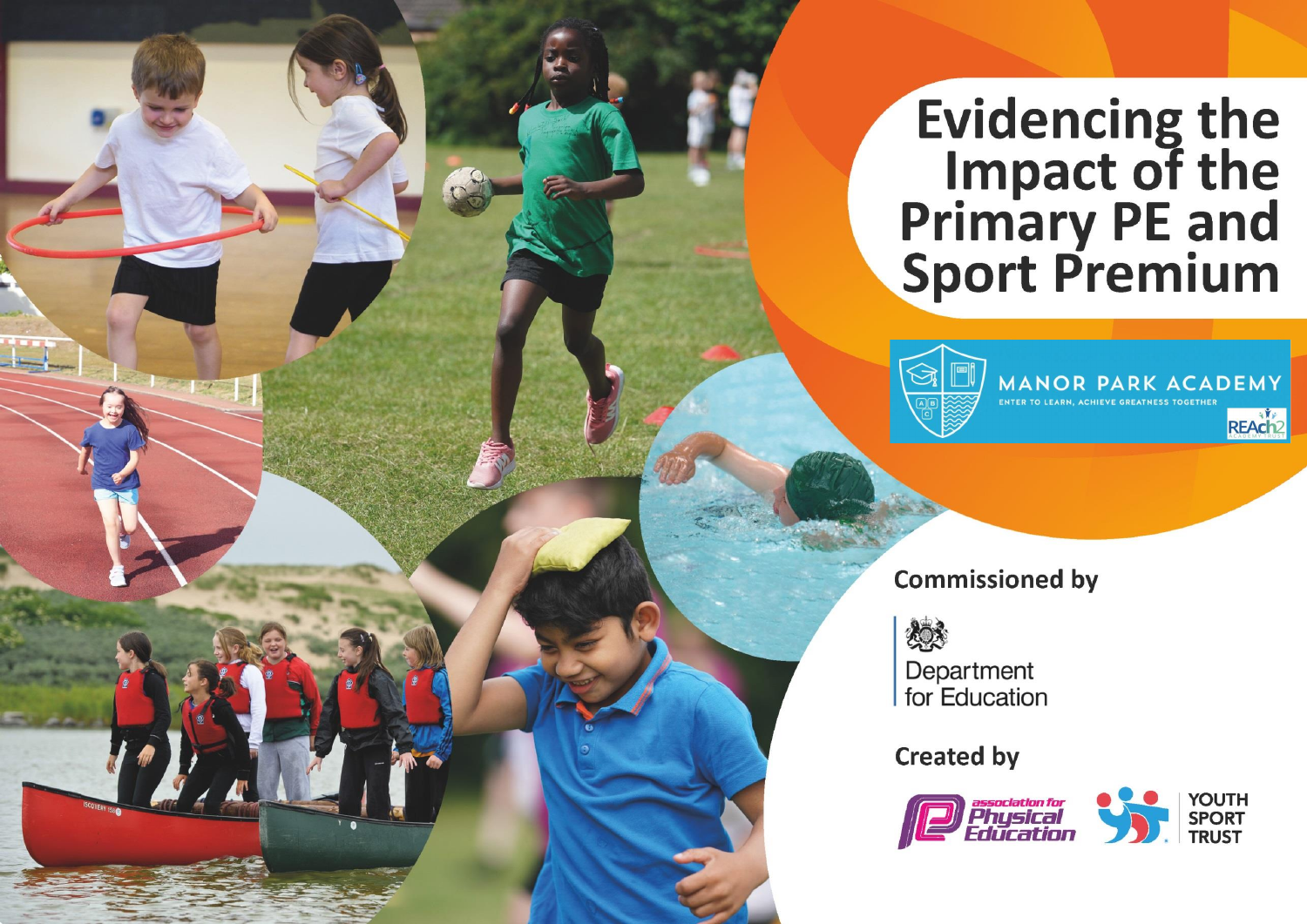It is important that your grant is used effectively and based on school need. The [Education Inspection Framework](https://assets.publishing.service.gov.uk/government/uploads/system/uploads/attachment_data/file/843108/School_inspection_handbook_-_section_5.pdf) (Ofsted 2019 p64) makes clear there will be a focus on **'whether leaders and those responsible for governors all understand their respective roles and perform these in a way that enhances the effectiveness of the school'**.

Under the Quality of [Education](https://assets.publishing.service.gov.uk/government/uploads/system/uploads/attachment_data/file/843108/School_inspection_handbook_-_section_5.pdf) criteria (p41) inspectors consider the extent to which schools can articulate their curriculum (INTENT), construct their curriculum (IMPLEMENTATION) and demonstrate the outcomes which result (IMPACT).

To assist schools with common transferable language this template has been developed to utilise the same three headings which should make your plans easily transferable between working documents.

Schools must use the funding to make **additional and sustainable** improvements to the quality of Physical Education, School Sport and Physical Activity (PESSPA) they offer. This means that you should use the Primary PE and Sport Premium to:

- Develop or add to the PESSPA activities that your school already offer
- Build capacity and capability within the school to ensure that improvements made nowwill benefit pupils joining the school in future years

Please visit [gov.uk](https://www.gov.uk/guidance/pe-and-sport-premium-for-primary-schools) for the revised DfE guidance including the 5 key indicators across which schools should demonstrate an improvement. This document will help you to review your provision and to report your spend. DfE encourages schools to use this template as an effective way of meeting the reporting requirements of the Primary PE and Sport Premium.

We recommend you start by reflecting on the impact of current provision and reviewing the previous spend.

Schools are required to [publish details](https://www.gov.uk/guidance/what-maintained-schools-must-publish-online#pe-and-sport-premium-for-primary-schools) of how they spend this funding as well as on the impact it has on pupils' PE and sport participation and attainment by the end of the summer term or by **31st July 2021** at the latest.

We recommend regularly updating the table and publishing it on your website throughout the year. This evidences your ongoing self-evaluation of how you are using the funding to secure maximum, sustainable impact. Final copy must be posted on your website by the end of the academic year and no later than the 31st July 2021. To see an example of how to complete the table please click [HERE.](http://www.afpe.org.uk/physical-education/wp-content/uploads/afPE-Example-Template-Indicator-2018-Final.pdf)



Supported by:

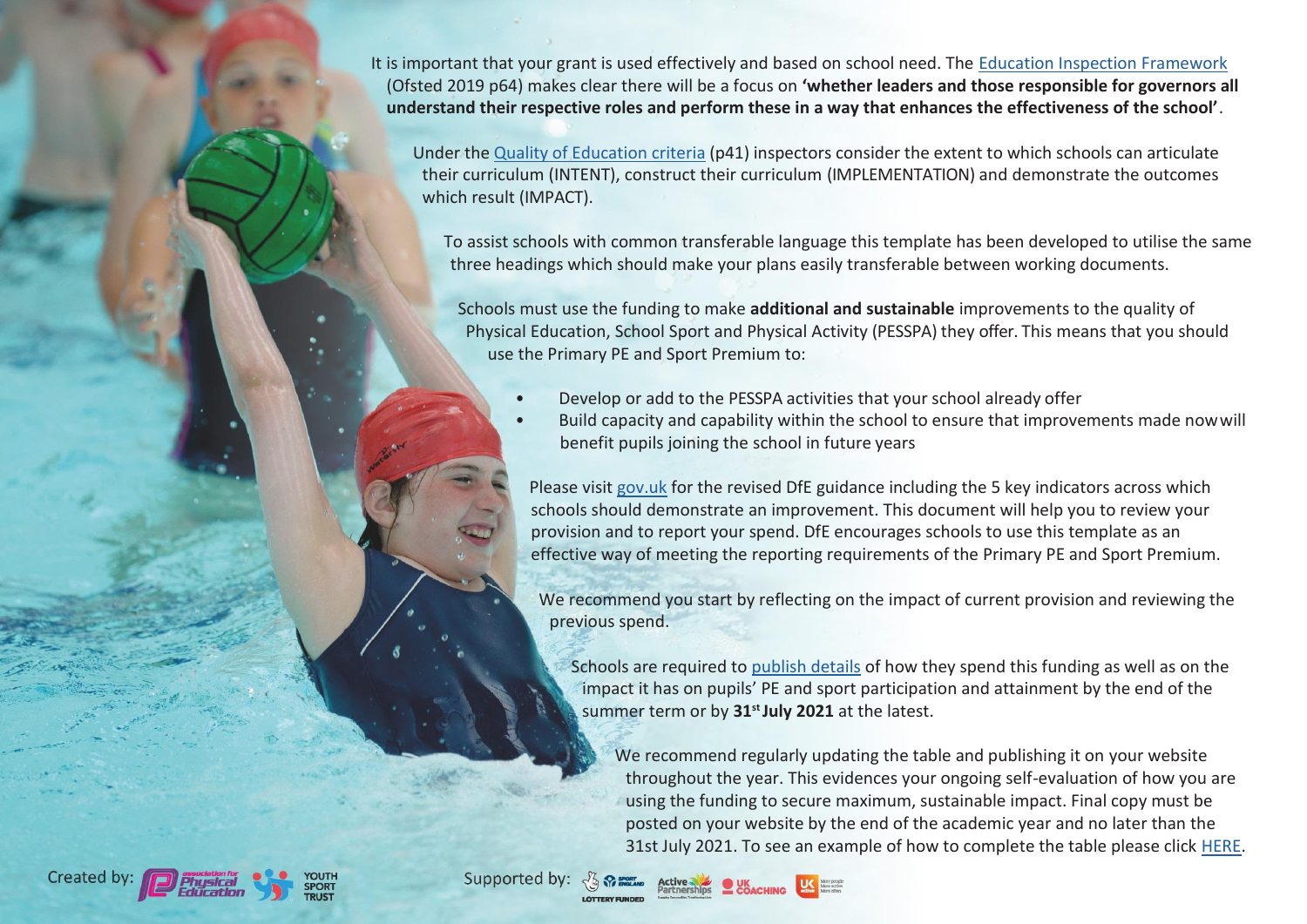| What percentage of your current Year 6 cohort swim competently, confidently and proficiently over a<br>distance of at least 25 metres?                                                                                         | 69%                            |
|--------------------------------------------------------------------------------------------------------------------------------------------------------------------------------------------------------------------------------|--------------------------------|
| N.B. Even though your pupils may swim in another year please report on their attainment on leaving<br>primary school at the end of the summer term 2020.                                                                       |                                |
| What percentage of your current Year 6 cohort use a range of strokes effectively [for example, front crawl,<br>backstroke and breaststroke]?                                                                                   | 31%                            |
| What percentage of your current Year 6 cohort perform safe self-rescue in different water-based situations?   69%                                                                                                              |                                |
| Schools can choose to use the Primary PE and Sport Premium to provide additional provision for swimming<br>but this must be for activity over and above the national curriculum requirements. Have you used it in this<br>way? | $N/A$ – Covid-19 restrictions. |



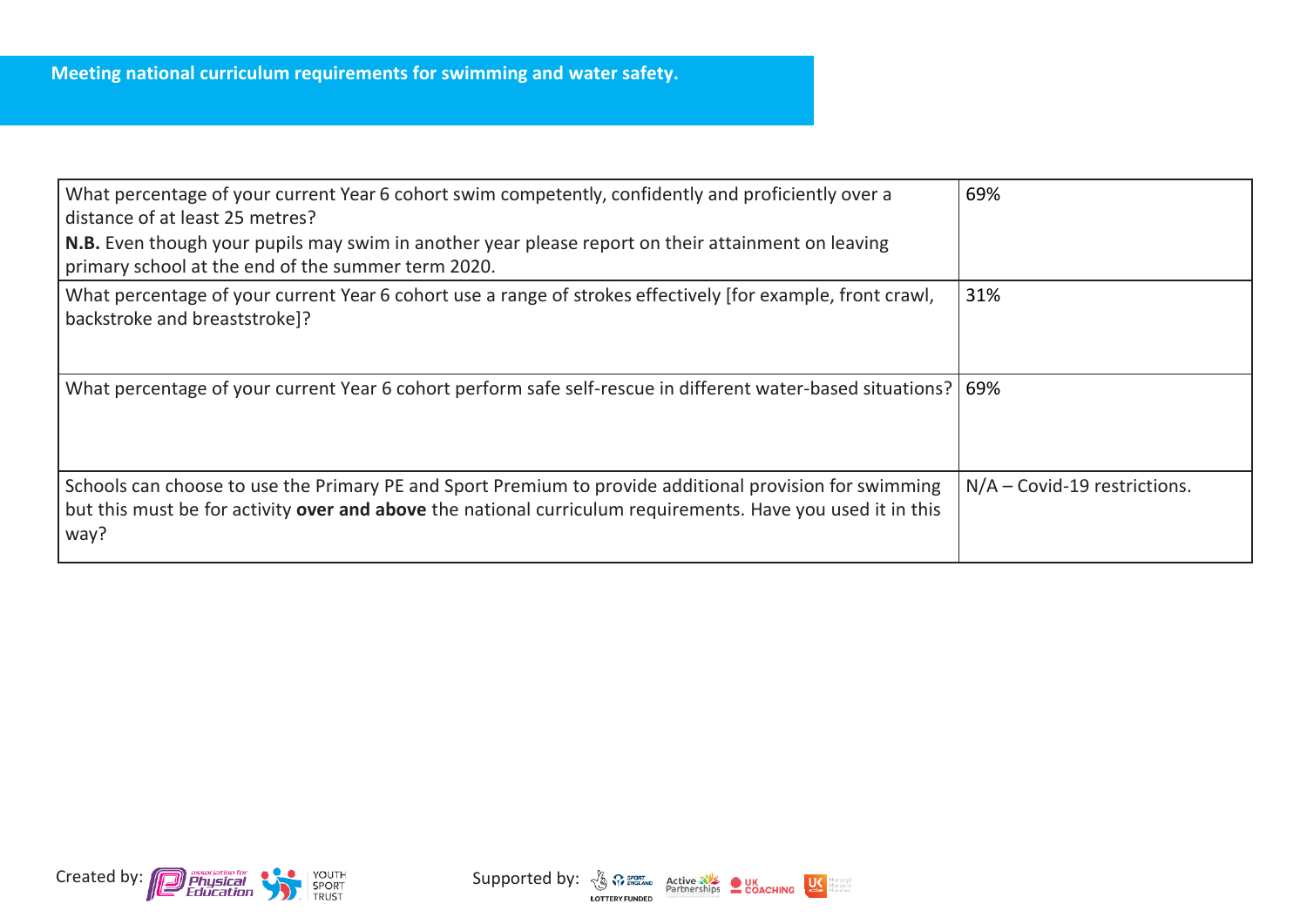Support for review and reflection - considering the 5 key indicators from DfE, what development needs are a priority for your setting and your pupils now and why? Use the space below to reflect on previous spend and key achievements and areas for development.

| Key achievements to date until July 2020:                                                                                                                                                                                                                                                                                      | Areas for further improvement and baseline evidence of need:                                                                                                                                                                                                                                                                                                                                                                                                                  |
|--------------------------------------------------------------------------------------------------------------------------------------------------------------------------------------------------------------------------------------------------------------------------------------------------------------------------------|-------------------------------------------------------------------------------------------------------------------------------------------------------------------------------------------------------------------------------------------------------------------------------------------------------------------------------------------------------------------------------------------------------------------------------------------------------------------------------|
| Every child receives 2 hours of high quality PE<br>Real PE framework which focuses on the whole child<br>Increase in participation levels<br>5 After School Clubs per week<br>5 Lunch clubs per week<br>Gold for the school games mark<br>Coming 3rd in regional finals for Tri-Golf<br>Increased participation in competition | Swimming percentages to increase to try and reach national standards.<br>Real Gym to be introduced to enhance the PE curriculum further<br>SEN provision to improve in PE with more opportunities of sporting<br>events and competitions.<br>To include intra and inter competitions in Key Stage 1<br>To target the less active learners in the school and develop change for<br>life clubs.<br>Continue CPD opportunities for support staff.<br>Inclusion of the daily mile |



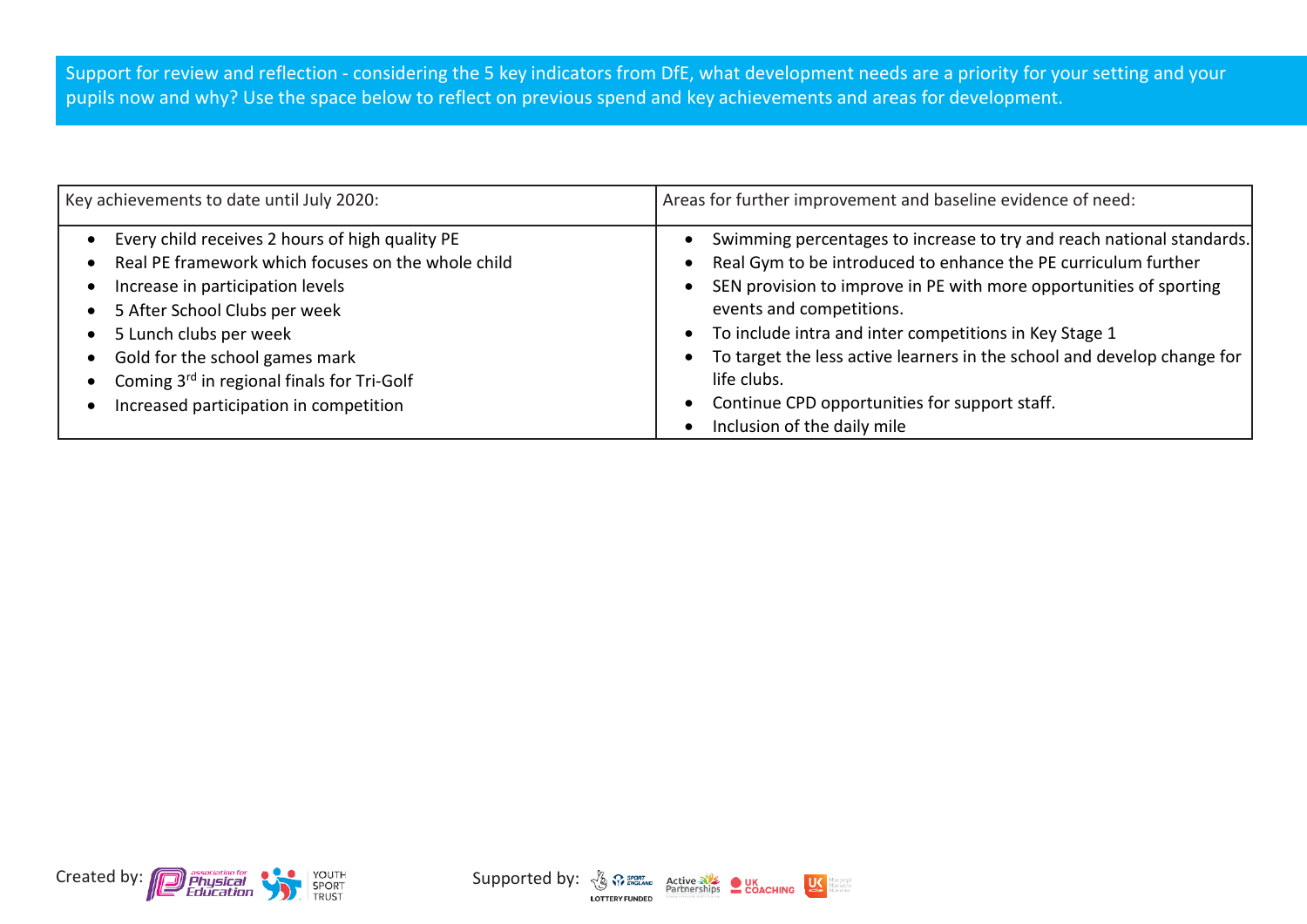## **Action Plan and Budget Tracking**

Capture your intended annual spend against the 5 key indicators. Clarify the success criteria and evidence of impact that you intend to measure to evaluate for pupils today and for the future.

| Academic Year: 2020/21                                                                                                                                                                                                   | Total fund allocated: £18,000                                                                                                                                              |                                        | Date Updated: September 2020                                                                                                                                                                                                                                                                     |                                                                                                               |
|--------------------------------------------------------------------------------------------------------------------------------------------------------------------------------------------------------------------------|----------------------------------------------------------------------------------------------------------------------------------------------------------------------------|----------------------------------------|--------------------------------------------------------------------------------------------------------------------------------------------------------------------------------------------------------------------------------------------------------------------------------------------------|---------------------------------------------------------------------------------------------------------------|
| Key indicator 1: The engagement of all pupils in regular physical activity - Chief Medical Officer guidelines recommend that<br>primary school pupils undertake at least 30 minutes of physical activity a day in school | Percentage of total allocation:                                                                                                                                            |                                        |                                                                                                                                                                                                                                                                                                  |                                                                                                               |
|                                                                                                                                                                                                                          |                                                                                                                                                                            |                                        |                                                                                                                                                                                                                                                                                                  | 32%                                                                                                           |
| Intent                                                                                                                                                                                                                   | Implementation                                                                                                                                                             |                                        | Impact                                                                                                                                                                                                                                                                                           | £5,800                                                                                                        |
| Your school focus should be clear<br>what you want the pupils to know<br>and be able to do and about<br>what they need to learn and to<br>consolidate through practice:                                                  | Make sure your actions to achieve<br>are linked to your intentions:                                                                                                        | Funding<br>allocated:                  | Evidence of impact: what do<br>pupils now know and what<br>can they now do? What has<br>changed?:                                                                                                                                                                                                | Sustainability and suggested<br>next steps:                                                                   |
| Purchase new equipment to ensure<br>activities can be sustained for all<br>llearners in our school.                                                                                                                      | To buy new and improved<br>$\bullet$<br>sports equipment to help<br>embed a high quality PE<br>curriculum.<br>Equipment to enhance the<br>$\bullet$<br>curriculum further. | £3500                                  | The additional PE equipment<br>ensures that all pupils can access ensure that it is well<br>the learning and learning is<br>extended in every lesson.                                                                                                                                            | To audit PE equipment to<br>maintained. To look at what<br>equipment will need to be<br>added for Autumn 2020 |
| Repairs to sport equipment.                                                                                                                                                                                              | Ensure that all equipment is<br>$\bullet$<br>fit for purpose.                                                                                                              | £1000                                  | With the gymnastics equipment<br>fit for purpose, it will allow and<br>impact the gymnastics element<br>lof the curriculum. Outside<br>equipment to be fixed (netball<br>posts, apparatus and new<br>playground markings). This will<br>extend activity on the playground<br>during lunch times. | To ensure ALL staff are<br>comfortable in using<br>specialised equipment in<br>relation to all sports.        |
| To include bike ability and balance                                                                                                                                                                                      | Develop skills of learners                                                                                                                                                 | £300                                   | Delivering key life skills to pupils.                                                                                                                                                                                                                                                            | Continue to develop key life                                                                                  |
| ability to learners                                                                                                                                                                                                      | Checking safety aspects of<br>$\bullet$                                                                                                                                    |                                        | Promoting the values of a                                                                                                                                                                                                                                                                        | skills in our pupils.                                                                                         |
| Created by: <b>Department of the Physical</b><br>SPORT<br>TRUST                                                                                                                                                          | Supported by:<br><b>TAL SPORT</b><br><b>LOTTERY FUNDED</b>                                                                                                                 | Active NE OUK<br>Partnerships COACHING | $U\xi$                                                                                                                                                                                                                                                                                           |                                                                                                               |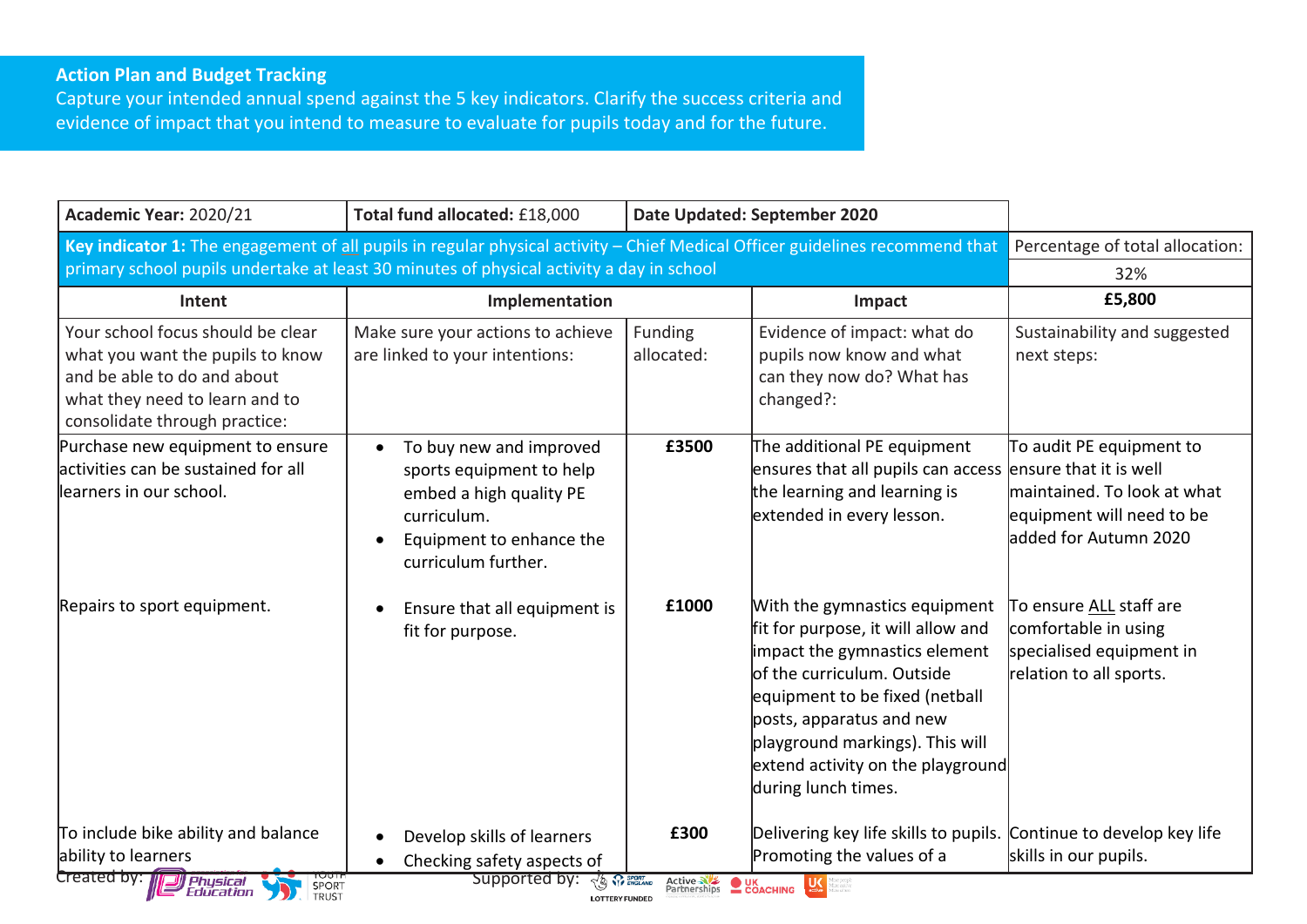| their bikes so they can be<br>active away from school.<br>$\bullet$<br>day.<br>Buy new and improved<br>$\bullet$<br>sports equipment that is<br>used for lunch time alone.<br>This will include sports such<br>$\bullet$<br>as balance balls to<br>encourage learners to<br>participate in other sports<br>that are not covered in<br>curriculum<br>Develop ideas that the<br>$\bullet$<br>of school. | £1000                 | healthy lifestyle. Improving and<br>increasing children's safety and<br>confidence.<br>Reduction in behaviour incidents To keep track on how many<br>as learners are more engaged in<br>playing sports such as football,<br>rugby and multi-sports. | learners in different year<br>groups are participating in set<br>activities. This will provide a<br>clearer picture of participation.<br>To aim for every learner to<br>access sessions across the<br>week. |
|-------------------------------------------------------------------------------------------------------------------------------------------------------------------------------------------------------------------------------------------------------------------------------------------------------------------------------------------------------------------------------------------------------|-----------------------|-----------------------------------------------------------------------------------------------------------------------------------------------------------------------------------------------------------------------------------------------------|-------------------------------------------------------------------------------------------------------------------------------------------------------------------------------------------------------------|
|                                                                                                                                                                                                                                                                                                                                                                                                       |                       |                                                                                                                                                                                                                                                     | Percentage of total allocation:                                                                                                                                                                             |
|                                                                                                                                                                                                                                                                                                                                                                                                       |                       |                                                                                                                                                                                                                                                     | 3%                                                                                                                                                                                                          |
|                                                                                                                                                                                                                                                                                                                                                                                                       |                       |                                                                                                                                                                                                                                                     | £500                                                                                                                                                                                                        |
| Make sure your actions to achieve<br>are linked to your intentions:                                                                                                                                                                                                                                                                                                                                   | Funding<br>allocated: | Evidence of impact: what do<br>pupils now know and what<br>can they now do? What has<br>changed?:                                                                                                                                                   | Sustainability and suggested<br>next steps:                                                                                                                                                                 |
| Celebration of sporting<br>$\bullet$<br>achievements both inside<br>and outside of school.<br>Promotion of<br>$\bullet$<br>clubs/lunchtime activities                                                                                                                                                                                                                                                 | <b>No Cost</b>        | To see an increase in<br>participation/achievement<br>across PE this academic year.<br>Celebrate pupils in assemblies<br>and on social media to create a<br>sense of pride in the school and                                                        | SLT to see the impact of sport<br>and the premium money is<br>having on learners. To enhance<br>commitment to continue<br>funding if the sports premium                                                     |
|                                                                                                                                                                                                                                                                                                                                                                                                       | Implementation        | To be done during the school<br>learners can carry on outside                                                                                                                                                                                       | Key indicator 2: The profile of PESSPA being raised across the school as a tool for whole school improvement<br>Impact                                                                                      |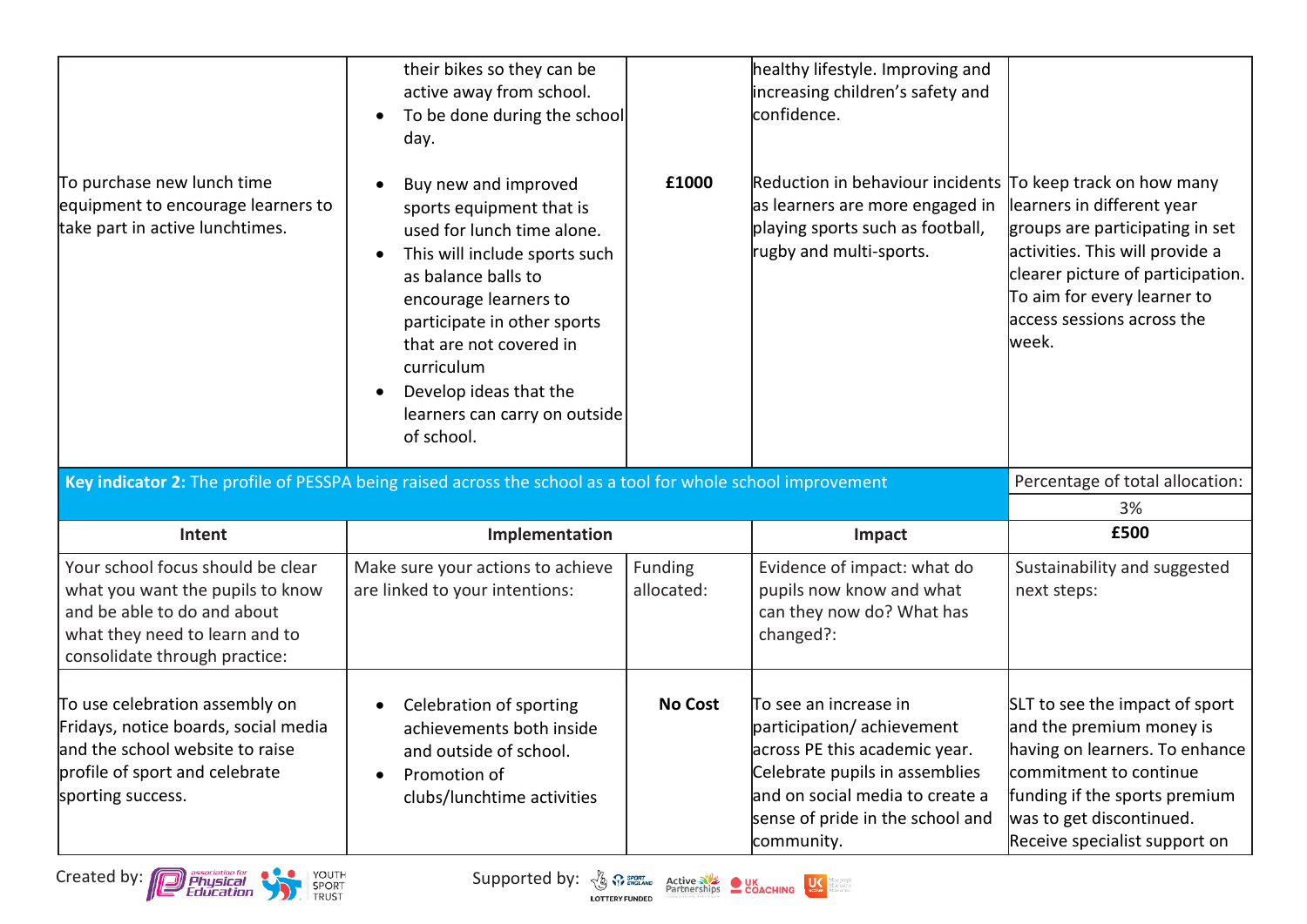| Visit from inspirational visitors<br>Key indicator 3: Increased confidence, knowledge and skills of all staff in teaching PE and sport                                                                                                        | Invite local sports<br>$\bullet$<br>people/clubs into school and<br>deliver inspirational<br>assemblies about different<br>sports and how to use these<br>as a positive.                                                                                                                                                                                                                                                                                                                                                             | £500                  | Raise pupil aspirations and<br>participation/achievement                                                                                                                                                                                                                                                                                                                                                                                                                                       | embedding PE and School Sport<br>within SDP.<br>Measure impact on pupil<br>participation.<br>Percentage of total allocation:                                                                                               |
|-----------------------------------------------------------------------------------------------------------------------------------------------------------------------------------------------------------------------------------------------|--------------------------------------------------------------------------------------------------------------------------------------------------------------------------------------------------------------------------------------------------------------------------------------------------------------------------------------------------------------------------------------------------------------------------------------------------------------------------------------------------------------------------------------|-----------------------|------------------------------------------------------------------------------------------------------------------------------------------------------------------------------------------------------------------------------------------------------------------------------------------------------------------------------------------------------------------------------------------------------------------------------------------------------------------------------------------------|----------------------------------------------------------------------------------------------------------------------------------------------------------------------------------------------------------------------------|
|                                                                                                                                                                                                                                               |                                                                                                                                                                                                                                                                                                                                                                                                                                                                                                                                      |                       |                                                                                                                                                                                                                                                                                                                                                                                                                                                                                                | 17%                                                                                                                                                                                                                        |
| Intent                                                                                                                                                                                                                                        | Implementation                                                                                                                                                                                                                                                                                                                                                                                                                                                                                                                       |                       | Impact                                                                                                                                                                                                                                                                                                                                                                                                                                                                                         | £3,000                                                                                                                                                                                                                     |
| Your school focus should be clear<br>what you want the pupils to know<br>and be able to do and about<br>what they need to learn and to<br>consolidate through practice:                                                                       | Make sure your actions to<br>achieve are linked to your<br>intentions:                                                                                                                                                                                                                                                                                                                                                                                                                                                               | Funding<br>allocated: | Evidence of impact: what do<br>pupils now know and what<br>can they now do? What has<br>changed?:                                                                                                                                                                                                                                                                                                                                                                                              | Sustainability and suggested<br>next steps:                                                                                                                                                                                |
| To continue to improve the progress<br>and achievements of ALL learners by<br>keeping the focus on improving<br>staff confidence, knowledge and skills<br>of all staff in teaching PE and sport.<br>YOUTH<br>Created by: 1<br><b>Physical</b> | Variety of CPD opportunities,<br>$\bullet$<br>including; specific twilight<br>sessions, whole staff inset,<br>attendance at SSP Primary<br>PE Conference, access to<br>specific CPD courses.<br>Staff CPD documented in<br>$\bullet$<br>SDP, increased delivery<br>capability, incorporating<br>'new' knowledge and<br>projects into PE + School<br>Sport.<br>Lunch time supervisors<br>$\bullet$<br>training and support<br>including: Positive<br>Lunchtimes, Improving Wet<br>Supported by: $\sqrt{\xi_0}$ $\Omega_{\text{SUSY}}$ | £3,000                | Increased staff knowledge and<br>understanding, enhanced quality<br>of provision, increased<br>opportunities. Increased range of<br>opportunities.<br>Improving behaviour at<br>lunchtimes. Increasing physical<br>engagement of pupils at<br>lunchtimes, promoting health and<br>wellbeing and participation.<br>Increased engagement of pupils at<br>lunchtimes, reduction in<br>behaviour referrals at lunchtime.<br>meeting health and wellbeing<br>Active NE OUK<br>Partnerships COACHING | Ensure skills and knowledge<br>learned through CPD is<br>lembedded within PE and<br>School Sport Provision.<br>Ensure lunchtimes remain<br>structured. Link to Lunchtime<br>Leader training and leadership<br>development. |





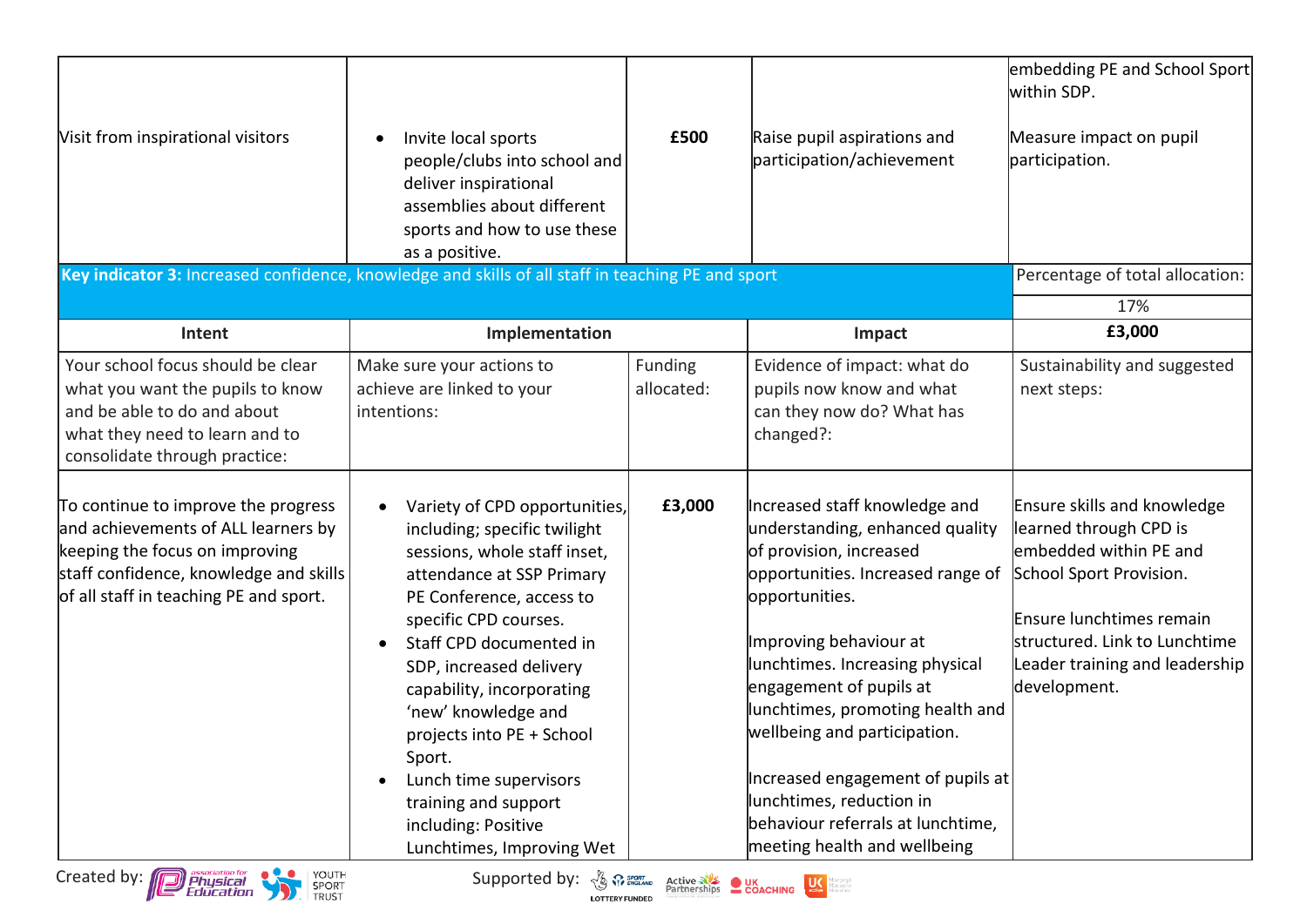|                                                                                                                                                                                                                       | Lunchtimes, Managing<br>Behaviour, Games for Active<br>Lunchtimes.                                                                                                                                                                                                                                                                      |                              | requirements. Positive impact<br>upon learning in the afternoon $-$<br>evidenced through academic<br>indicators.                                                                                                    |                                                                                                                                        |
|-----------------------------------------------------------------------------------------------------------------------------------------------------------------------------------------------------------------------|-----------------------------------------------------------------------------------------------------------------------------------------------------------------------------------------------------------------------------------------------------------------------------------------------------------------------------------------|------------------------------|---------------------------------------------------------------------------------------------------------------------------------------------------------------------------------------------------------------------|----------------------------------------------------------------------------------------------------------------------------------------|
| Key indicator 4: Broader experience of a range of sports and activities offered to all pupils                                                                                                                         |                                                                                                                                                                                                                                                                                                                                         |                              |                                                                                                                                                                                                                     | Percentage of total allocation:<br>29%                                                                                                 |
| Intent                                                                                                                                                                                                                | Implementation                                                                                                                                                                                                                                                                                                                          |                              | Impact                                                                                                                                                                                                              | £5,200                                                                                                                                 |
| Your school focus should be clear<br>what you want the pupils to know<br>and be able to do and about<br>what they need to learn and to<br>consolidate through practice:                                               | Make sure your actions to<br>achieve are linked to your<br>intentions:                                                                                                                                                                                                                                                                  | <b>Funding</b><br>allocated: | Evidence of impact: what do<br>pupils now know and what<br>can they now do? What has<br>changed?:                                                                                                                   | Sustainability and suggested<br>next steps:                                                                                            |
| Continue to develop and offer a wide<br>range of sporting activities both<br>within and outside of the curriculum<br>with the aim to help all learners reach<br>and exceeded recommended physical<br>activity levels. | Have 5 lunch time clubs up<br>$\bullet$<br>and running which will focus<br>on targeted groups and<br>school teams.                                                                                                                                                                                                                      | £4,450                       | Development in self-confidence,<br>teamwork in pupils and improved<br>lunchtime behaviour.                                                                                                                          | Ensure leadership is sustained<br>and developed throughout<br>pupil's school life.                                                     |
| Extracurricular coaching after school<br>in handball aimed at increasing<br>variety and quality of provision<br>offered.                                                                                              | A 6 week block of specialist<br>coaching.                                                                                                                                                                                                                                                                                               | £250                         | Increased extracurricular<br>opportunities available and<br>engagement. Development in<br>Health and Wellbeing objectives<br>through physical activity.<br>Offering exciting additional<br>opportunities to pupils. | To include more targeted<br>learners into these groups. To<br>work more closely with the<br>participation levels in year 1,2<br>and 3. |
| To track the less active learners in<br>school and increase their physical<br>activity levels.                                                                                                                        | Registers of attendance to<br>see which pupils are not<br>accessing/accessing less<br>provision.                                                                                                                                                                                                                                        | No cost                      | Increased participation from less<br>active learners                                                                                                                                                                | Continue with initiative to try<br>and ensure all pupils<br>participate in sporting activity.                                          |
| YOUTH<br>Created by: <b>Physical</b><br>SPORT<br>TRUST                                                                                                                                                                | Supported by: $\sqrt[3]{4}$ $\sqrt[3]{x}$ sport active $\frac{1}{2}$ $\frac{1}{2}$ $\frac{1}{2}$ $\frac{1}{2}$ $\frac{1}{2}$ $\frac{1}{2}$ $\frac{1}{2}$ $\frac{1}{2}$ $\frac{1}{2}$ $\frac{1}{2}$ $\frac{1}{2}$ $\frac{1}{2}$ $\frac{1}{2}$ $\frac{1}{2}$ $\frac{1}{2}$ $\frac{1}{2}$ $\frac{1}{2}$ $\frac{1$<br><b>LOTTERY FUNDED</b> |                              | sanepapa<br>Mireactive<br>Mireofter                                                                                                                                                                                 |                                                                                                                                        |



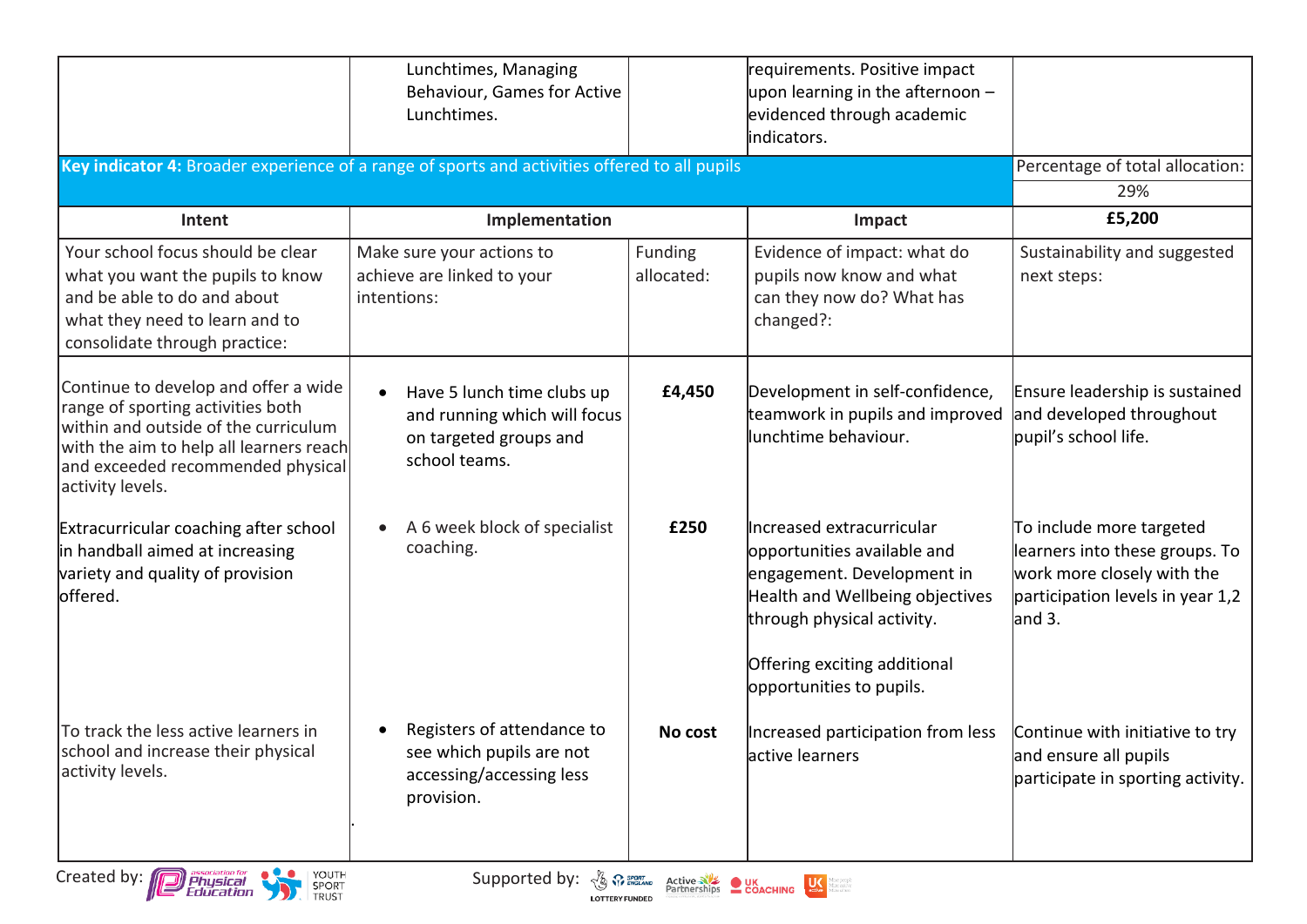| To have PE school trips to elite sports<br>grounds. Create a once in a lifetime<br>experience leading to an insight of a<br>life as a professional athlete.<br>Key indicator 5: Increased participation in competitive sport | Organise trips to sports<br>$\bullet$<br>stadia/events.                                                                                                                                              | £500                  | Develop awe and wonder within<br>PE/sport to raise pupil aspirations<br>and participation/achievement.                                                                                                                                                                                              | Continue to offer learners the<br>chance to see and develop awe<br>for different sport through<br>visits to local facilities. Ensure<br>different year groups get to<br>experience different sporting<br>settings.<br>Percentage of total allocation: |
|------------------------------------------------------------------------------------------------------------------------------------------------------------------------------------------------------------------------------|------------------------------------------------------------------------------------------------------------------------------------------------------------------------------------------------------|-----------------------|-----------------------------------------------------------------------------------------------------------------------------------------------------------------------------------------------------------------------------------------------------------------------------------------------------|-------------------------------------------------------------------------------------------------------------------------------------------------------------------------------------------------------------------------------------------------------|
|                                                                                                                                                                                                                              |                                                                                                                                                                                                      |                       |                                                                                                                                                                                                                                                                                                     | 19%                                                                                                                                                                                                                                                   |
| Intent                                                                                                                                                                                                                       | Implementation                                                                                                                                                                                       |                       | Impact                                                                                                                                                                                                                                                                                              | £3,500                                                                                                                                                                                                                                                |
| Your school focus should be clear<br>what you want the pupils to know<br>and be able to do and about<br>what they need to learn and to<br>consolidate through practice:                                                      | Make sure your actions to<br>achieve are linked to your<br>intentions:                                                                                                                               | Funding<br>allocated: | Evidence of impact: what do<br>pupils now know and what<br>can they now do? What has<br>changed?:                                                                                                                                                                                                   | Sustainability and suggested<br>next steps:                                                                                                                                                                                                           |
| To continually develop competitive<br>sport and promote this to encourage<br>more participation.                                                                                                                             | Subscription to Queen<br>Elizabeth School Sport<br>Partnership which includes:<br>Monthly leagues<br>$\qquad \qquad =$<br>Change for life event<br>Personal best challenges<br>Range of competitions | £2,500                | <b>Encourage health and wellbeing</b><br>through participation in sport. To<br>encourage uptake in competitive<br>opportunities. Recognising and<br>rewarding increased participation<br>in sport.                                                                                                  | To continue with the<br>partnership next academic<br>lyear.                                                                                                                                                                                           |
| Participation in Sport Awards for KS1.<br>Certificate reward scheme.                                                                                                                                                         | To be involved in sport<br>$\bullet$<br>Birmingham inclusive events<br>to promote our SEN<br>programme. To increase the<br>participation by 30% in the<br>school SEN provision.                      | <b>No Cost</b>        | We have seen an increase in<br>participation from our SEN<br>children this academic year (rise of universities to ensure a high<br>35%) by attending more inclusive<br>levents. All learners work hard to<br>get into school a team which has<br>reflected positive attitudes in the<br>lclassroom. | Continue active links with<br>secondary schools and<br>quality provision is in place.                                                                                                                                                                 |